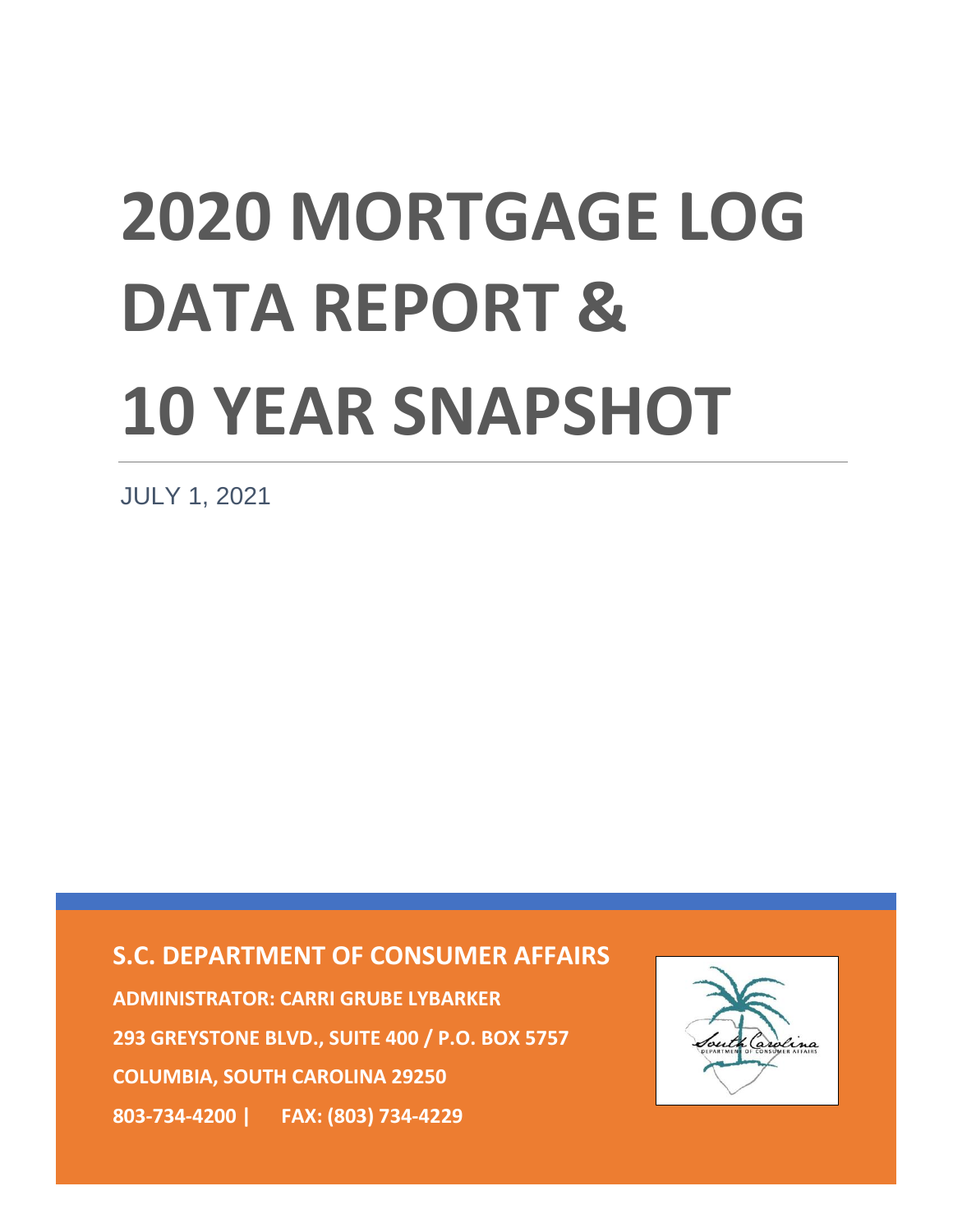## TABLE OF CONTENTS

| 1 | <b>INTRODUCTION</b>                                                                                                                                                                                                                                                   | PAGE <sub>2</sub> |
|---|-----------------------------------------------------------------------------------------------------------------------------------------------------------------------------------------------------------------------------------------------------------------------|-------------------|
| 2 | <b>APPLICANT DATA</b><br>Applicant Gender, Table 1<br>Applications with a Co-applicant, Table 2<br>Co-applicant Gender, Table 3<br>$\blacksquare$<br>Applicant Race, Table 4<br>Applicant Ethnicity, Table 5                                                          | PAGE <sub>3</sub> |
| 3 | <b>APPLICATION DATA</b><br>Application Action, Table 6<br>Reason for Denial, Table 7                                                                                                                                                                                  | PAGE 6            |
| 4 | <b>PROPERTY DATA</b><br>Property Type, Table 8<br>Owner-Occupancy, Table 9<br>Average Appraised Value of Property, Table 10                                                                                                                                           | PAGE <sub>8</sub> |
| 5 | <b>MORTGAGE LOAN DATA</b><br>Loan Purpose, Table 11<br>Loan Type, Table 12<br>Reverse vs. Non-Reverse Mortgage, Table 13<br>Loan Term, Table 14                                                                                                                       | PAGE 10           |
| 6 | <b>GENERAL DATA OF APPROVED LOANS</b><br>Average Loan Amount, Table 15<br>Average APR, Table 16<br>$\blacksquare$<br>Borrower's Average Income, Table 17<br>$\qquad \qquad \blacksquare$<br>Borrower's Average Credit Score, Table 18<br>$\qquad \qquad \blacksquare$ | PAGE 13           |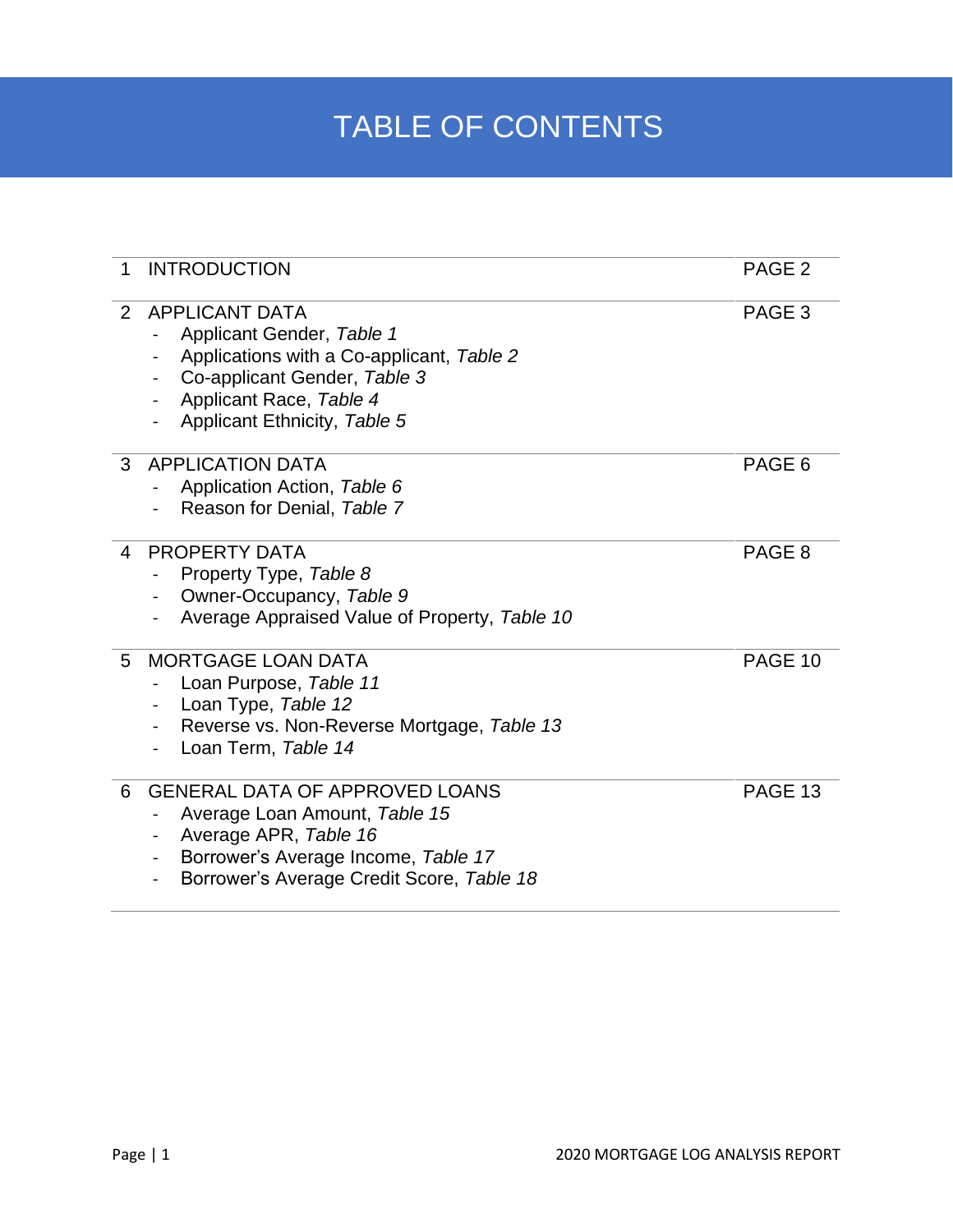## INTRODUCTION

The 2020 Mortgage Log Analysis Report is made available in compliance with S.C. Code Ann. Sections 37-22-210(C)(2) and 40-58-65(A). **To commemorate the tenth-year anniversary of the Mortgage Log Report, we have included data from 2011-2020 in this year's report.** Pursuant to S.C. Code Ann. Section 2-1-230, an electronic version of the report was forwarded to the Office of Legislative Printing, Information and Technology Systems and to the State Library as provided in Section 60-2-30.

The submission of the annual mortgage log report is a requirement of the South Carolina Mortgage Lending Act ("the Act"), which became effective on January 1, 2010. The Act added Chapter 22, "Mortgage Lending," to the Consumer Protection Code, housed in Title 37, and significantly amended Chapter 58, "Licensing of Mortgage Brokers," of Title 40, "Professions and Occupations." These laws require lenders, servicers, and brokers in the mortgage industry to maintain accurate records and report their mortgage data for the previous calendar year annually by March 31.

The mortgage log report analyzes the following data, concerning all mortgage loan applications taken and a credit decision made: the borrower's credit score, term of the loan, annual percentage rate ("APR"), type of rate, and appraised value of the property. The mortgage log report also analyzes data required by the Home Mortgage Disclosure Act ("HMDA"), including the following information: the loan type, property type, purpose of the loan, owner/occupancy status, loan amount, action taken, reason for denial, property location, gross annual income, purchaser of the loan, as well as the applicant and co-applicant's race, ethnicity, and gender.

**This report is based on data received by the Department, in partnership with the Board of Financial Institutions Consumer Finance Division, through May 1, 2021**. As of that date, the Department received information from **265,651 mortgage applications** taken in calendar year 2020. This amount is significantly higher than the number of mortgage applications taken in 2019 (163,511), 2018 (131,309), and 2017 (135,323).

It is important to note that numbers may change over time due to the timing of pulling data for the report and when a business submits data or otherwise makes corrections or amendments to previously filed information. As a result, the total numbers in certain categories may change and totals from previous years may differ from prior reports. For inquiries about the report, please email [mortgagelog@scconsumer.gov](mailto:mortgagelog@scconsumer.gov) or contact the Department's Legal Division at 803-734-4200.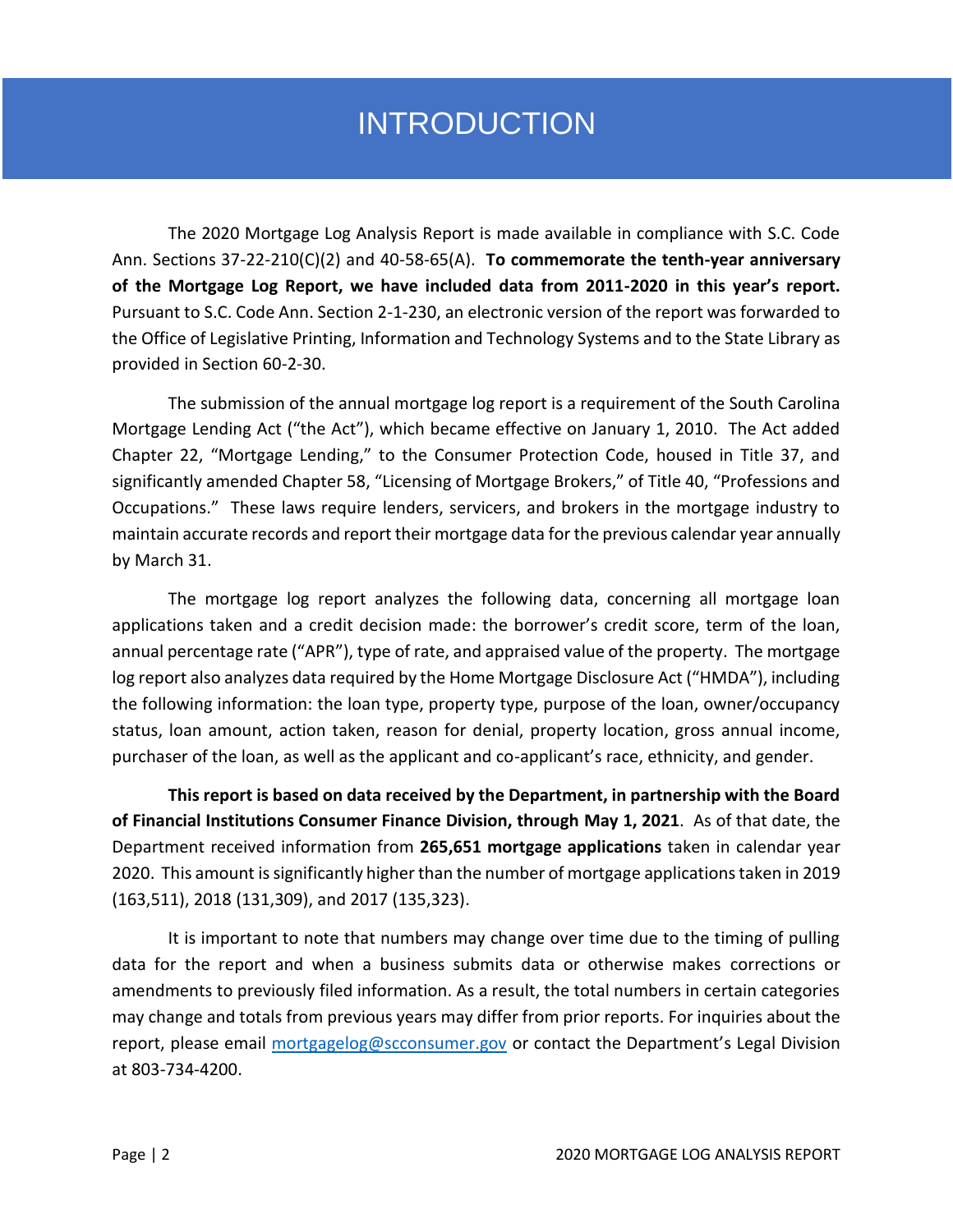## APPLICANT DATA

Each mortgage lender, servicer, and broker must report information for mortgage loan applications where a credit decision is made. The collected information includes the applicant's gender, ethnicity, race, and income. The data must be reported for the applicant and for the co-applicant, if there is one.

Table 1 and Table 3 indicate the gender of the applicant and co-applicant, respectively.

Table 2 indicates the percentage of applications submitted that include a co-applicant.

In Table 4, *Applicant Race*, the "Other" category includes the following classifications:

- American Indian or Alaska Native,
- Asian, and
- Native Hawaiian or Other Pacific Islander.

Table 5 indicates the percentage of applicants with Hispanic or Latino ethnicity.

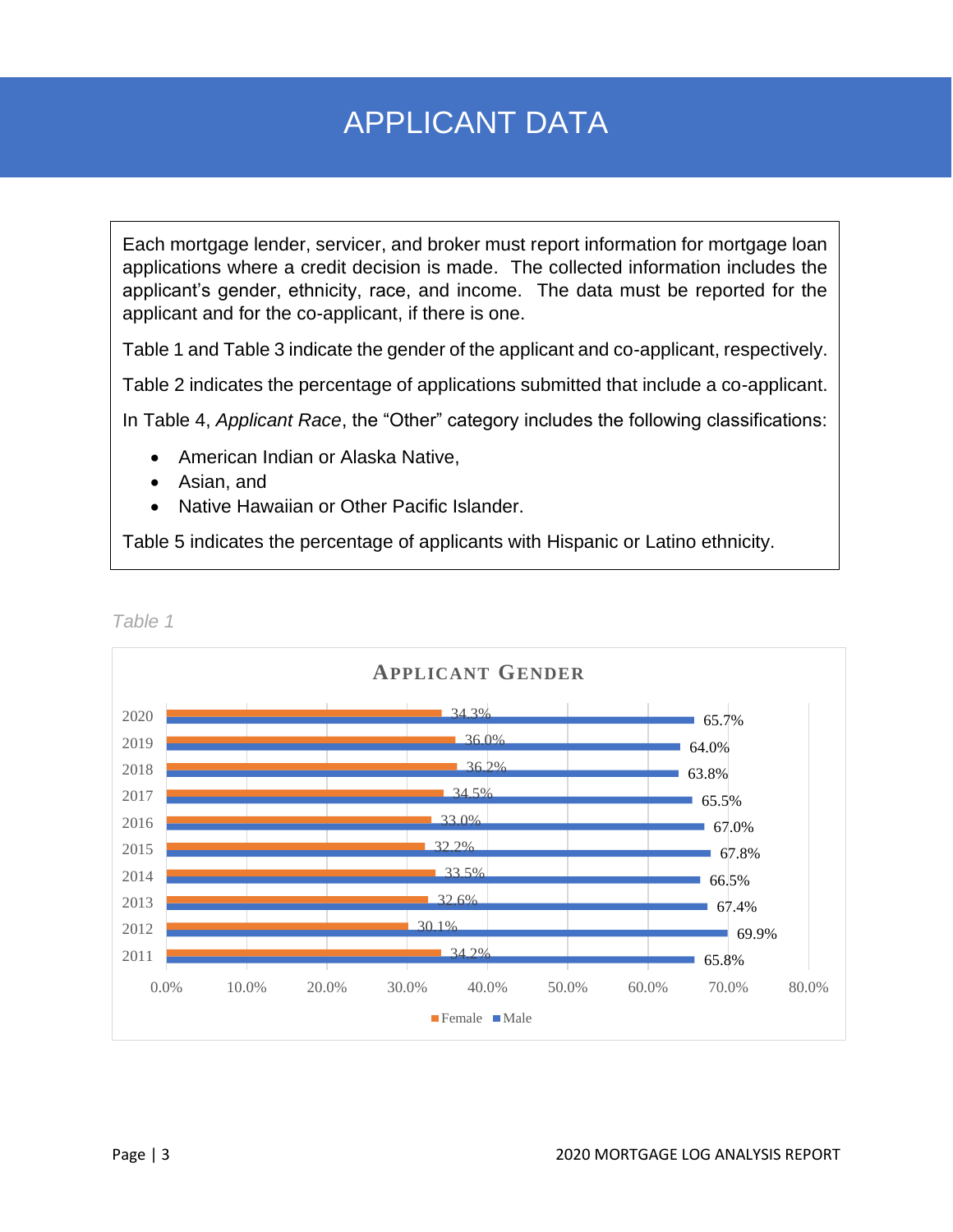

*Table 3*

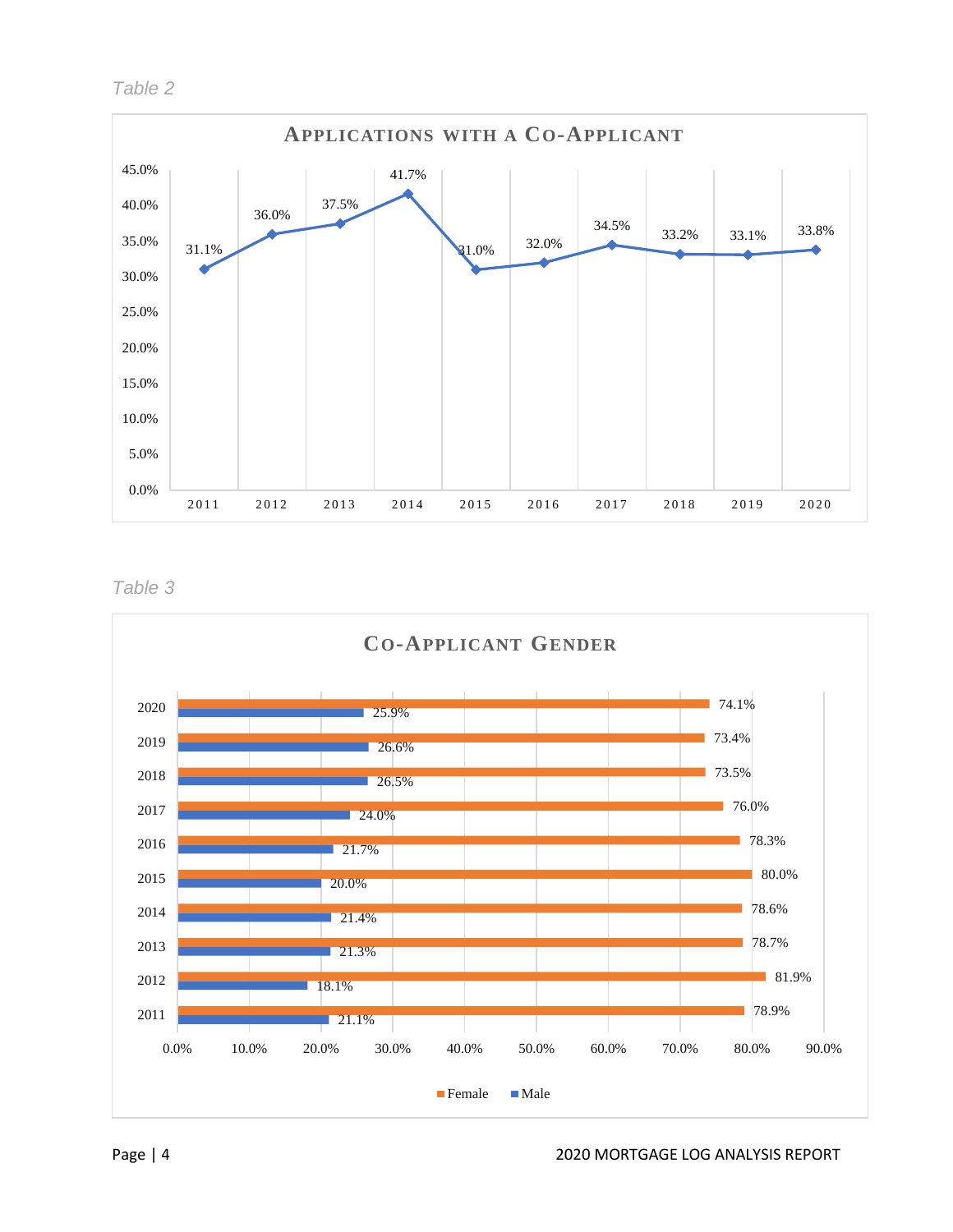*Table 4*



Table 5

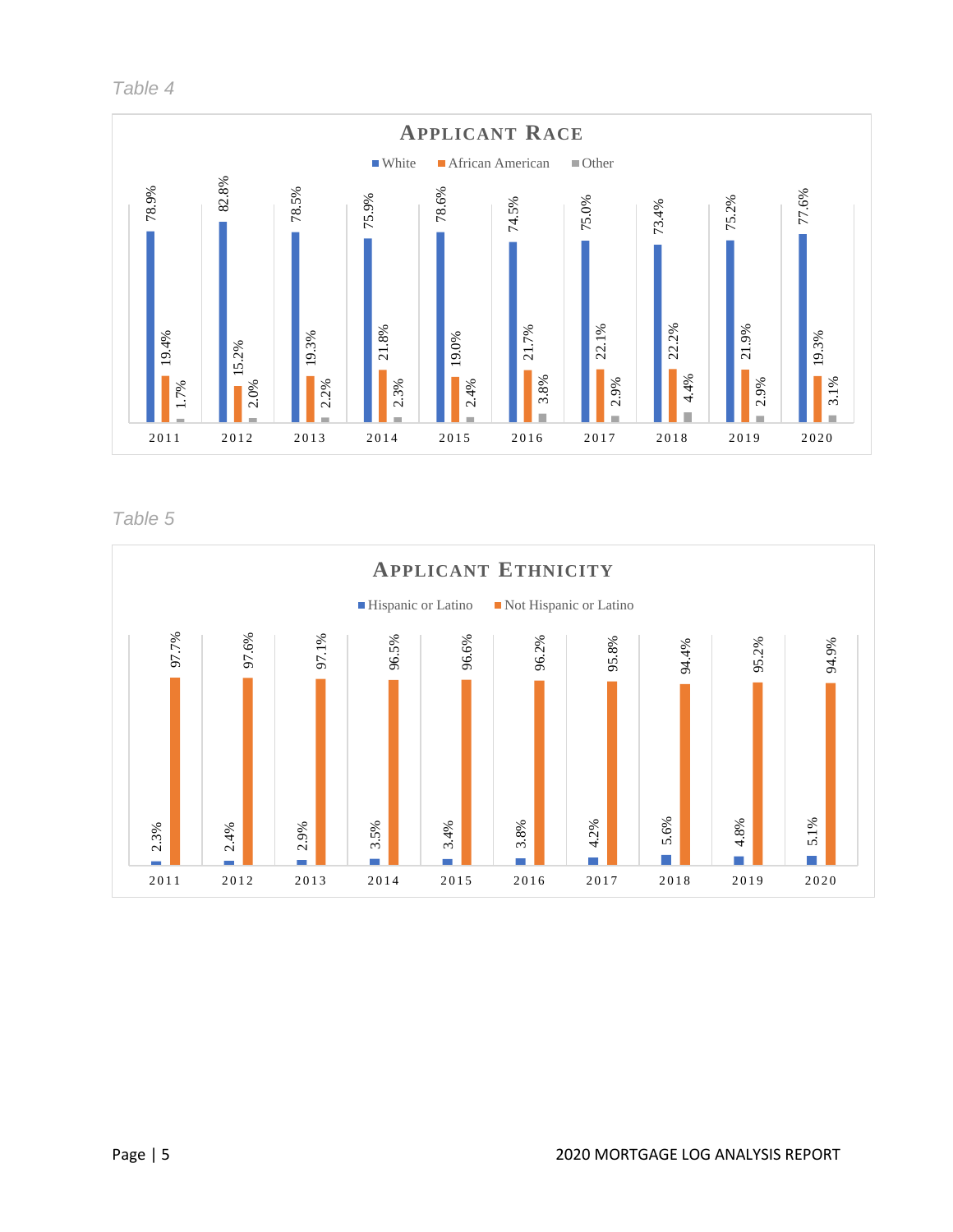## APPLICATION DATA

In Table 6, *Application Action*, the graph displays the percentage of applications that were approved, withdrawn by the applicant, or denied. The graph does not display the percentage of loans purchased by an institution.

Table 7, *Reason for Denial*, displays the reasons for application denials, including credit history, collateral, debt-to-income ratio, incomplete applications, specified other, and unspecified other. The term "Specified Other" includes employment history, insufficient cash (for down payment or closing costs), mortgage insurance denied, and unverifiable income.

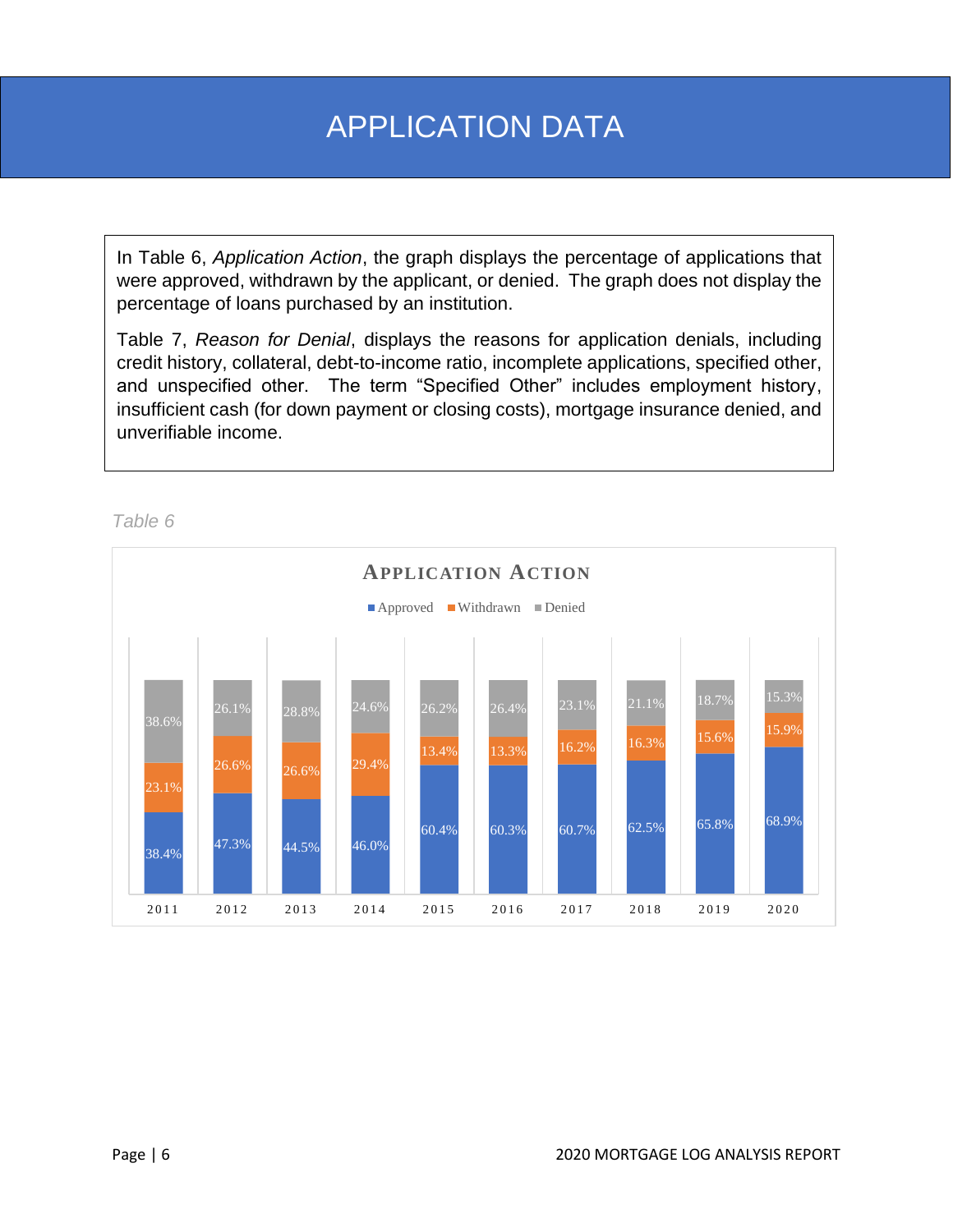

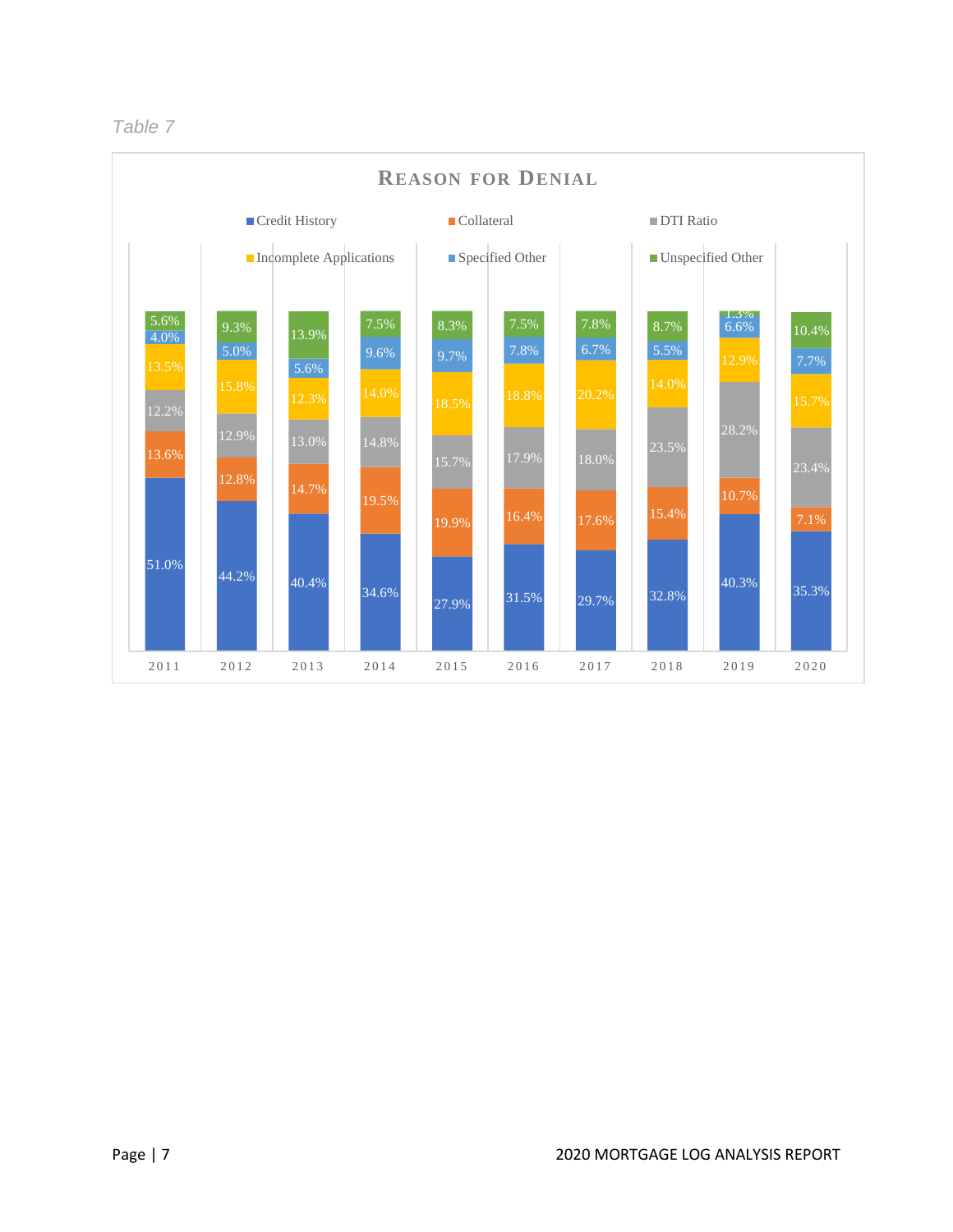## PROPERTY DATA

In Table 8, *Property Type*, the chart refers to whether the loan or application was taken to purchase a one-to-four family dwelling ("1 to 4 Family Units"), manufactured housing, or a multifamily dwelling. Loans for individual condominium units were included in the data for one-to-four family dwelling.

Table 9, *Owner-Occupancy*, indicates whether the loan application's designated property will be the owner's principal dwelling. "Owner-Occupied" means that the designated property will be the owner's principal dwelling. "Not Owner-Occupied" means that the property will be used as a second home, vacation home, or rental property rather than a principal dwelling.

Table 10, *Average Appraised Value of Property*, indicates the average value of the property relied on that secures the loan.

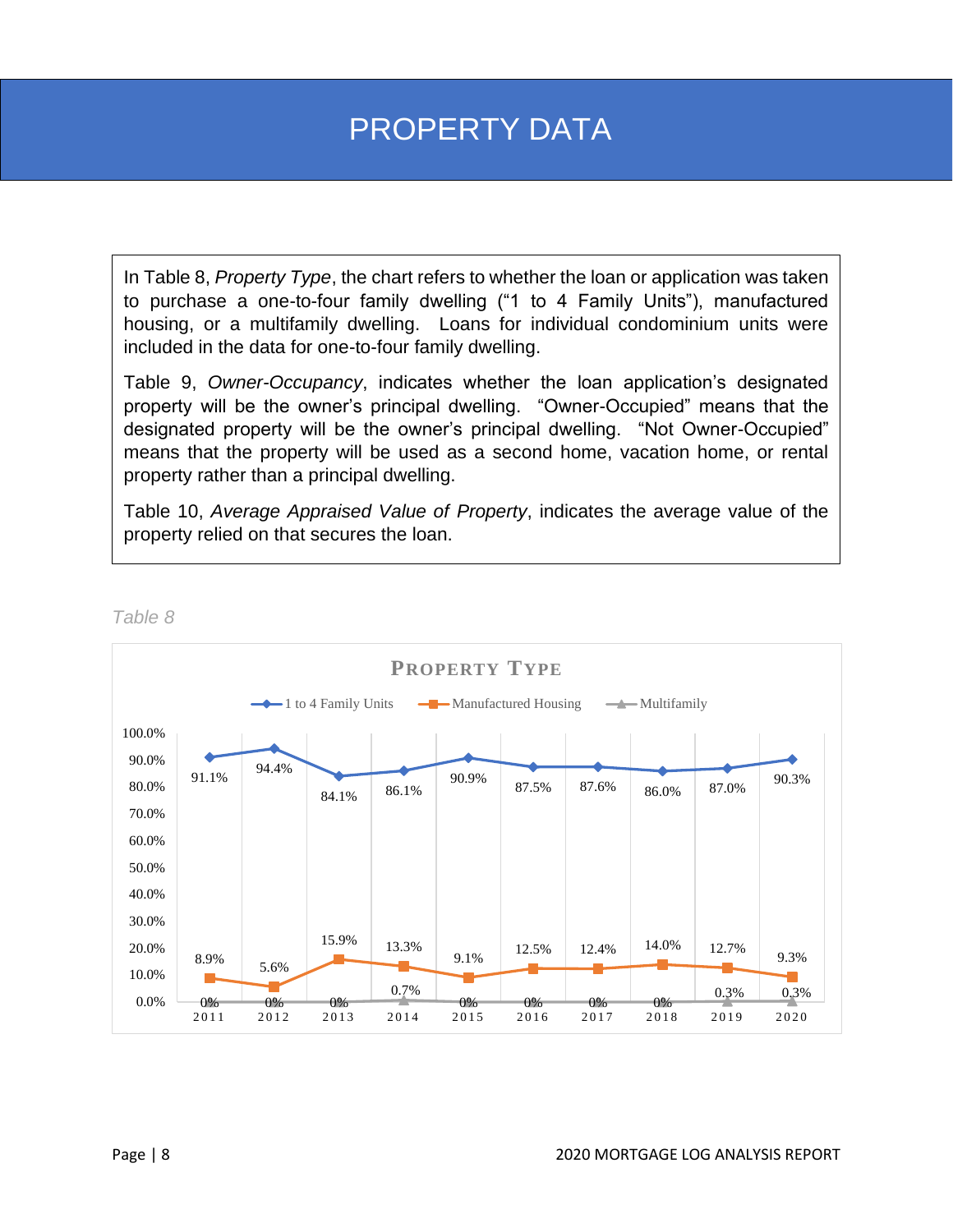



*Table 10*

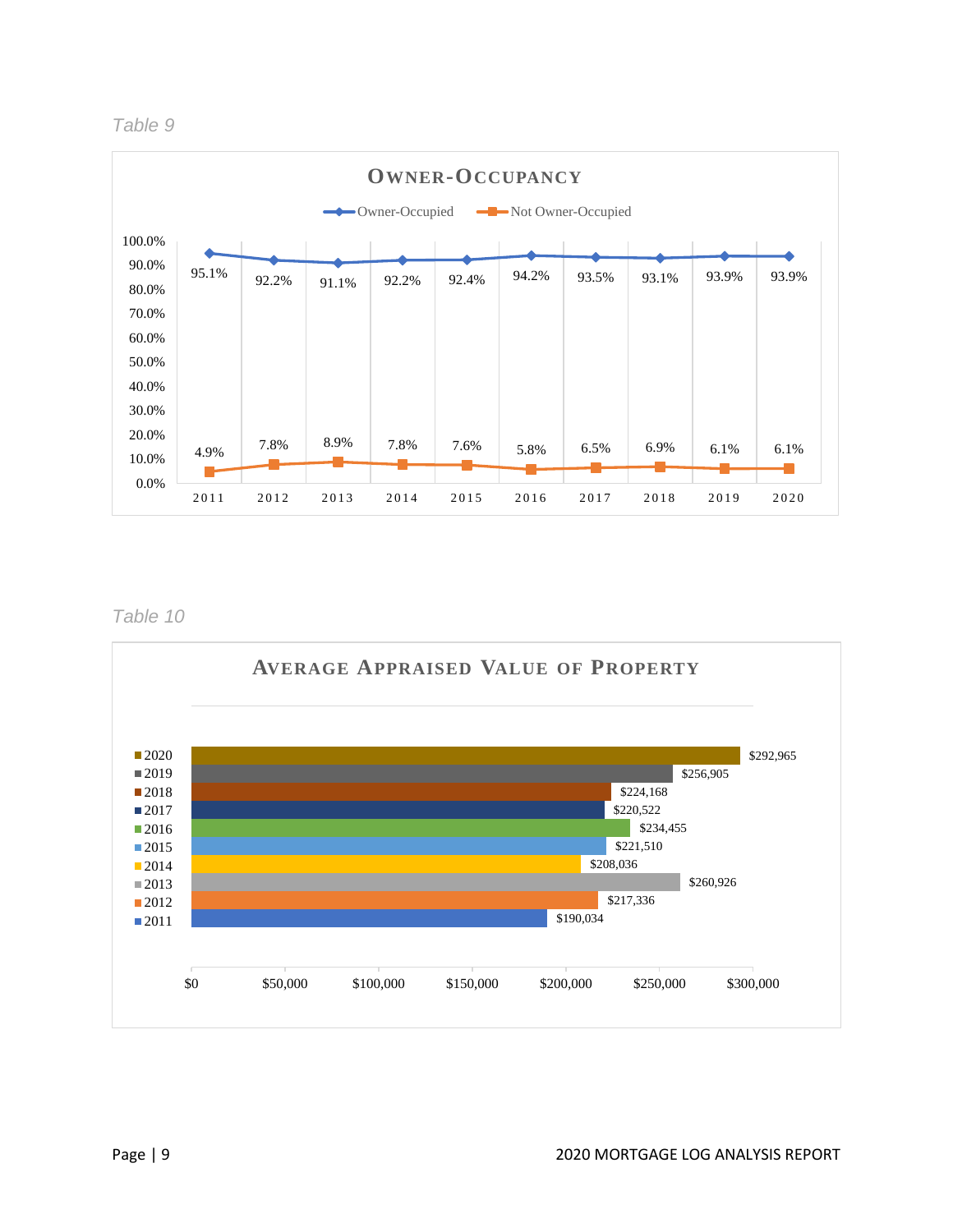## MORTGAGE LOAN DATA

In Table 11, *Loan Purpose*, indicates whether the transaction is for home purchase, home improvement, or refinancing.

In Table 12, *Loan Type*, the chart refers to Conventional, FHA-insured (Federal Housing Administration), VA-guaranteed (Veterans Administration), and FSA/RHSguaranteed (Farm Service Agency or Rural Housing Service). The term "Conventional" refers to any loan other than FHA, VA, FSA, or RHS loans.

In Table 13, *Reverse vs. Non-Reverse Mortgages*, indicates whether the transaction is a reverse mortgage or a non-reverse mortgage (fixed-rate mortgage, adjustable rate mortgage, hybrid rate mortgage).

In Table 14, *Loan Term*, indicates the number of months after which the legal obligation will mature or terminate.



*Table 11*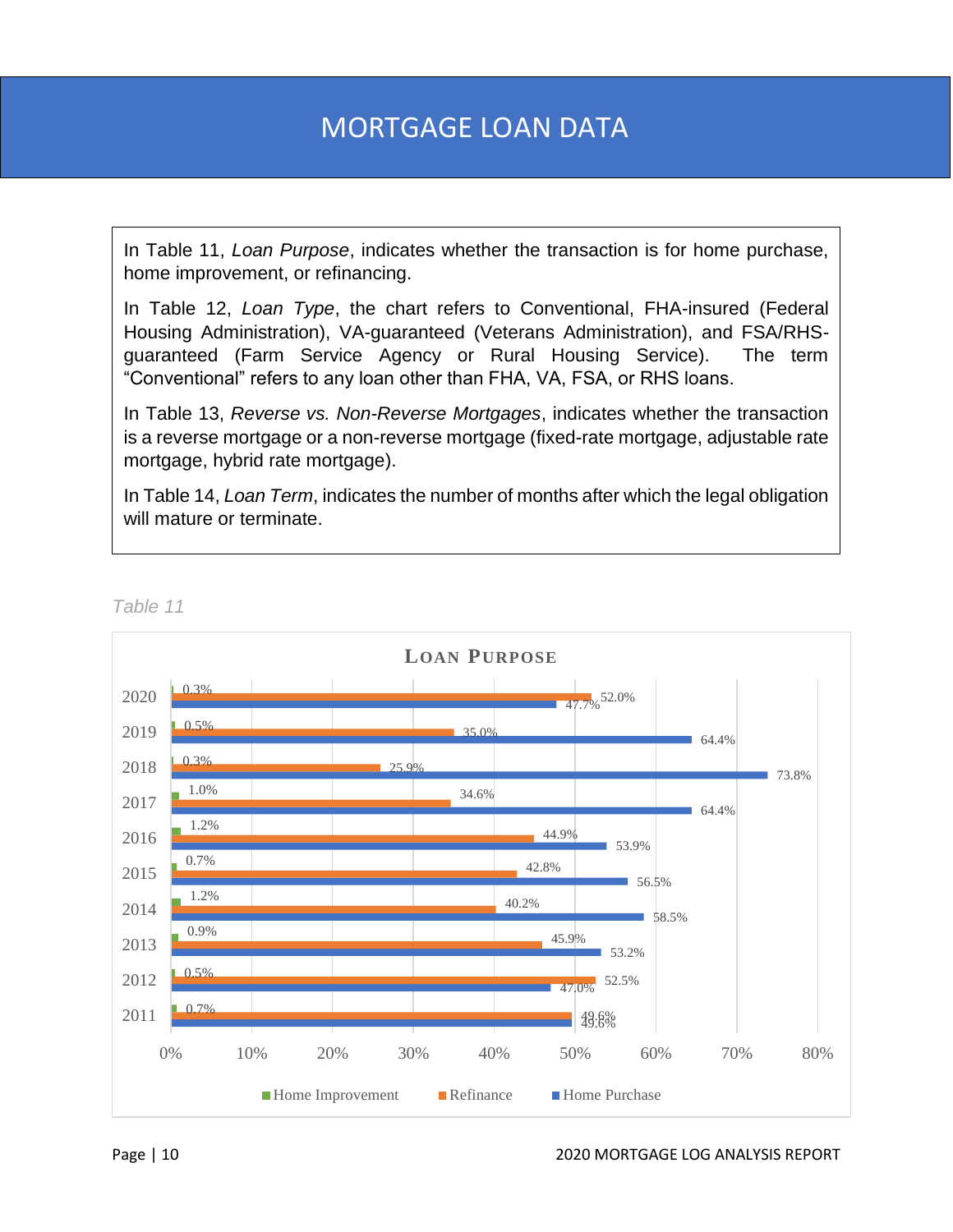



Table 13

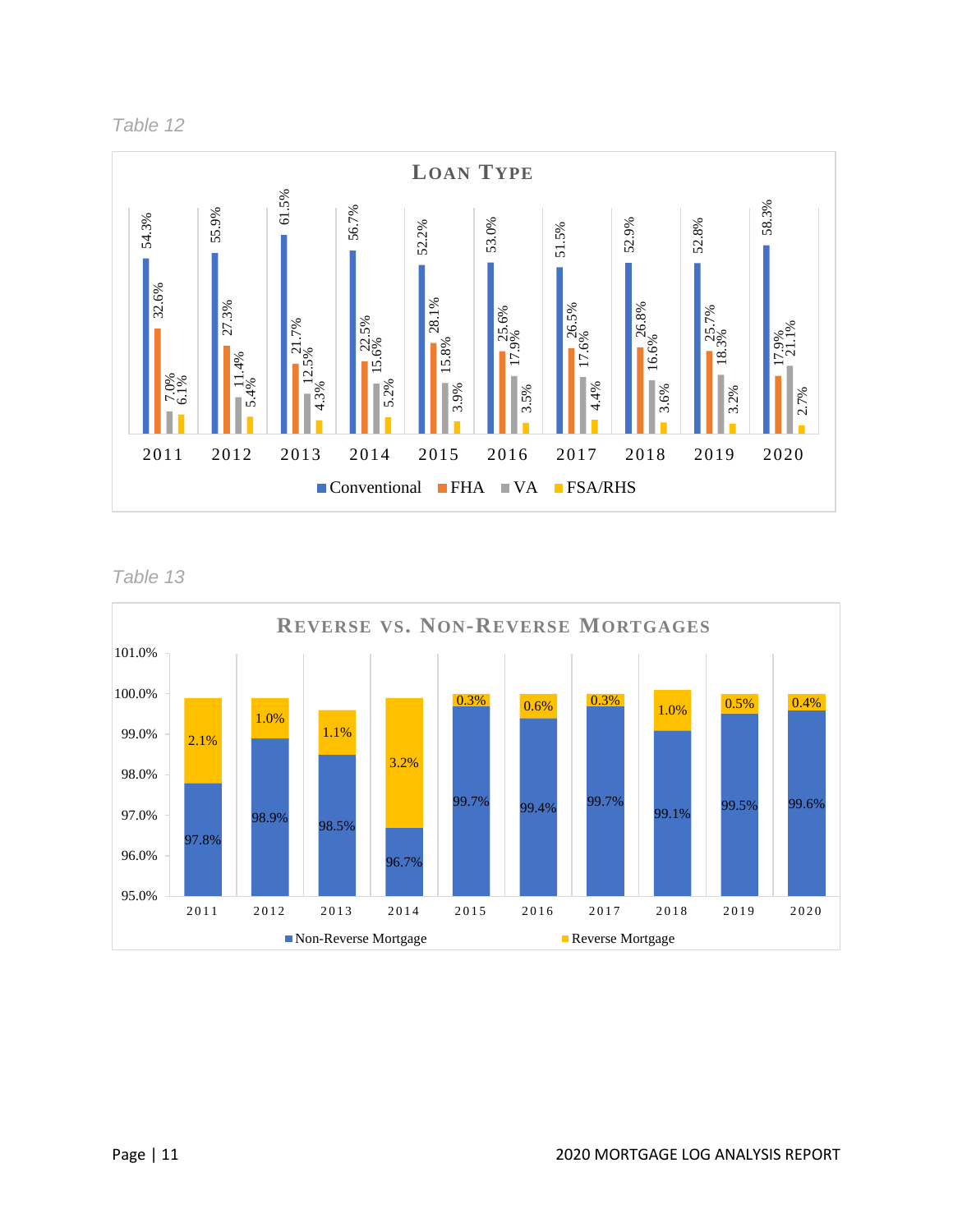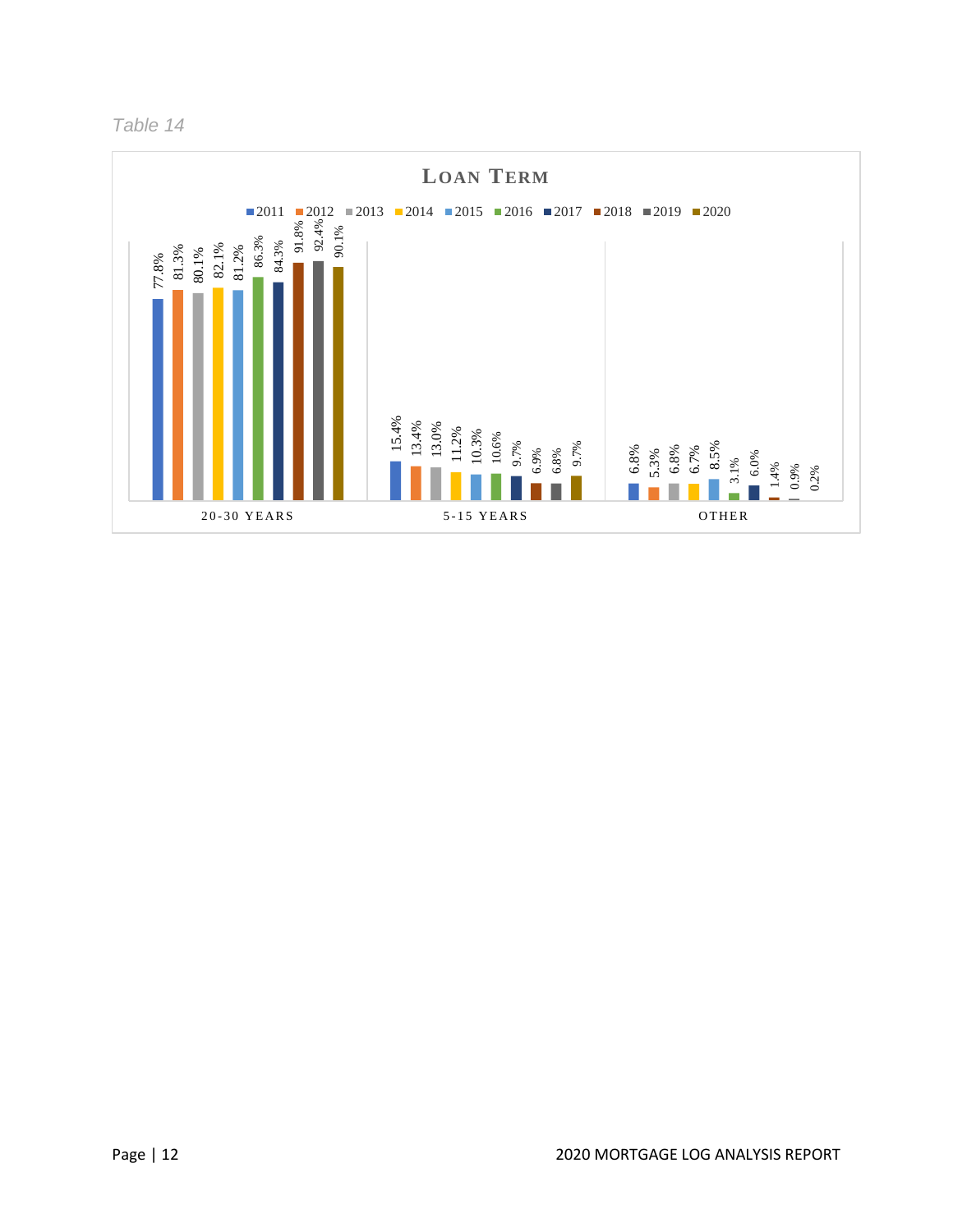### GENERAL DATA OF APPROVED LOANS

In Tables 15-18, *Average Loan Amount*, *Average APR*, *Borrower's Average Income*, and *Borrower's Average Credit Score*, the charts only include data for applicants approved for a mortgage loan.

*Table 15*



*Table 16*